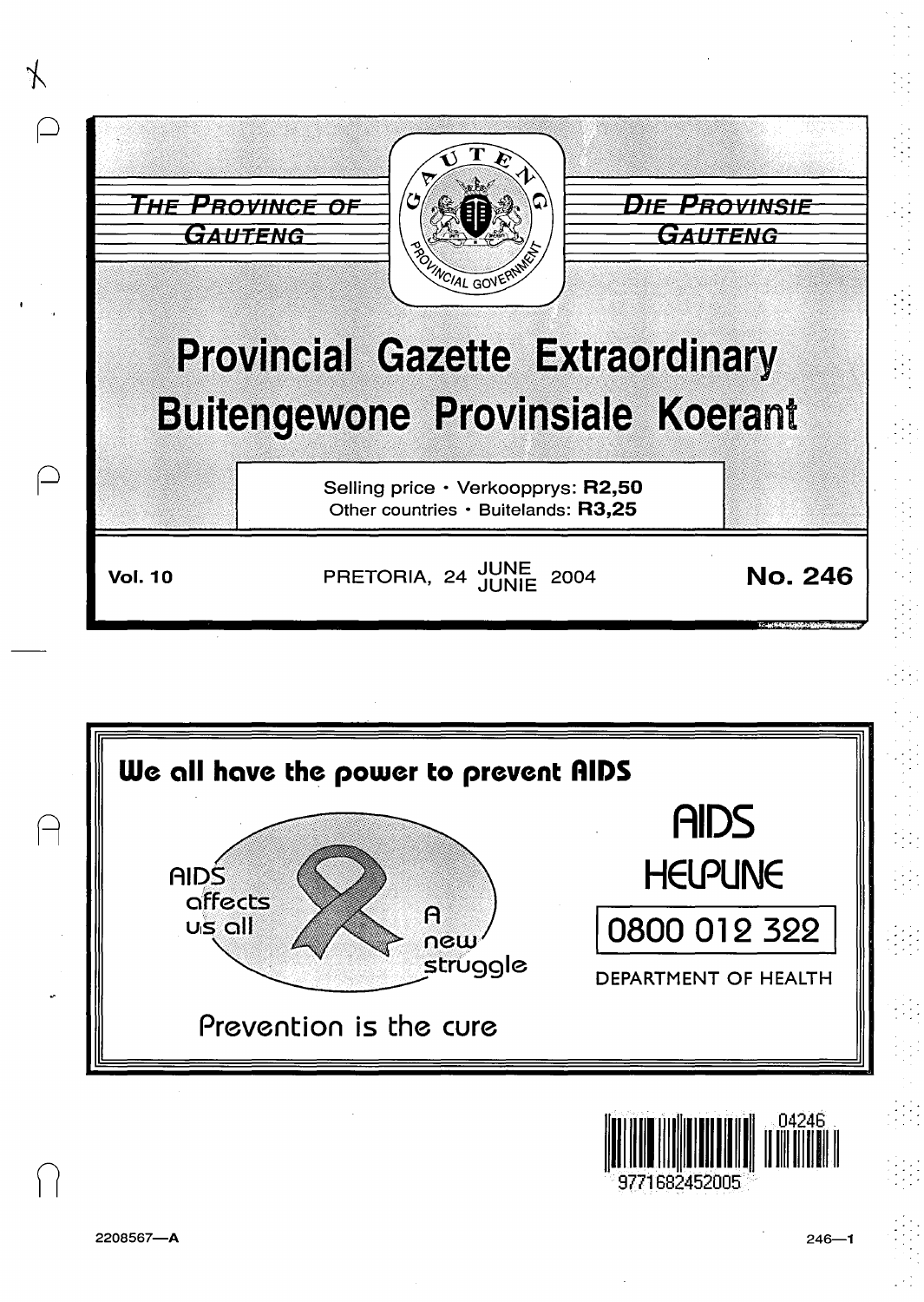| <b>CONTENTS • INHOUD</b> |  |
|--------------------------|--|
|                          |  |

| No.  |                                                                                                                 | Page<br>No. | Gazette<br>No. |
|------|-----------------------------------------------------------------------------------------------------------------|-------------|----------------|
|      | <b>LOCAL AUTHORITY NOTICES</b>                                                                                  |             |                |
| 1185 | Town-planning and Townships Ordinance (15/1986): City of Johannesburg Metropolitan Municipality: Declaration as |             | 246            |

7

246

1186 do.: do.: Roodepoort Amendment Scheme 05-2757 .................................................................................................... .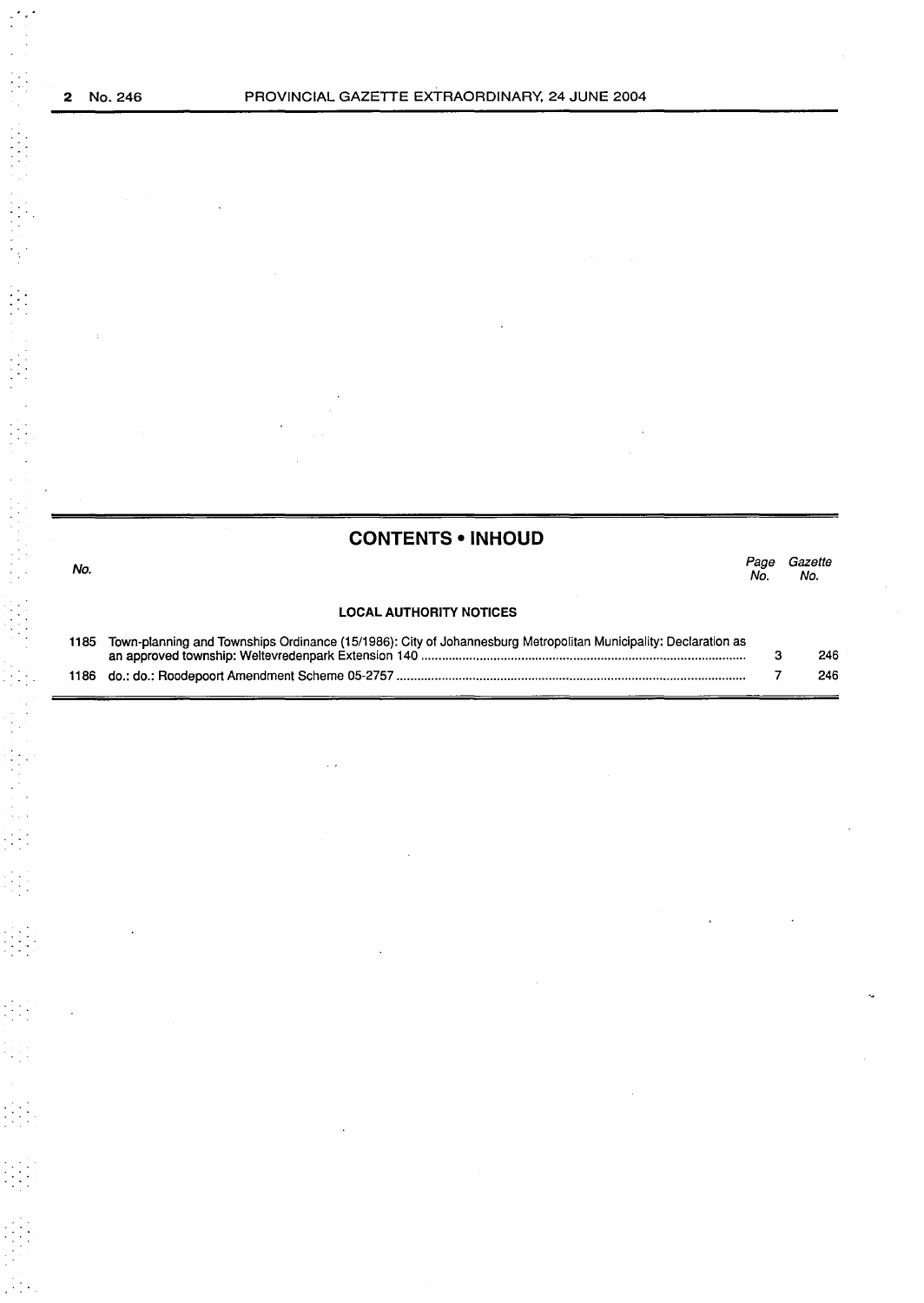LOCAL AUTHORITY NOTICES

## LOCAL AUTHORITY NOTICE 1185

# (LOCAL AUTHORITY NOTICE 583 OF 2004)

## CITY OF JOHANNESBURG, METROPOLITAN MUNICIPALITY

(FORMER WESTERN METROPOLITAN LOCAL COUNCIL)

## DECLARATION AS APPROVED TOWNSHIP

In terms of Section 103 of the Town Planning and Townships Ordinance, 1986 (Ordinance 15 of 1986) the City of Johannesburg, (Former Western Metropolitan Local Council) hereby declares Weltevredenpark Extension 140 Township to be an approved township subject to the conditions set out in the schedule hereto.

## ANNEXURE

STATEMENT OF THE CONDITIONS UNDER WHICH THE APPLICATION MADE BY DIE TRUSTEES VAN TYD TOT TYD VAN DIE WEL TEVREDEN TRUST NO 6699/94 (HEREIN AFTER REFERRED TO AS THE APPLICANT/TOWNSHIP OWNER) UNDER THE PROVISIONS OF SECTION 98(1) OF THE TOWN PLANNING AND TOWNSHIPS ORDINANCE, 1986 (ORDINANCE 15 OF 1986) FOR PERMISSION TO ESTABLISH A TOWNSHIP ON PORTION 188 OF THE FARM PANORAMA 200, REGISTRATION DIVISION I.Q., PROVINCE OF GAUTENG HAS BEEN GRANTED.

- 1 Conditions of establishment
	- 1.1 Name

The name of the township shall be Weltevredenpark Extension 140.

1.2 Design

> The township shall consist of erven and streets as indicated on General Plan S.G. No. 11336/2003.

#### 1.3 Engineering services

- 1.3.1 The township owner shall be responsible for the installation and provision of internal engineering services including streets and storm water drainage and a contribution towards bulk sewerage services; and
- 1.3.2 the local authority concerned shall be responsible for the installation and provision of external engineering services.

The township owner shall when he intends to provide the township with engineering and essential services:

- 1.3.3 by agreement with the local authority classify every engineering service to be provided for the township in terms of section 116 of the Town Planning and Townships Ordinance, 1986 (Ordinance 15 of 1986) as an internal or external engineering service and in accordance with the guidelines; and
- 1.3.4 install or provide all internal and essential services to the satisfaction of the local authority and for this purpose shall lodge reports, diagrams and specifications as the local authority may require.

No.246 3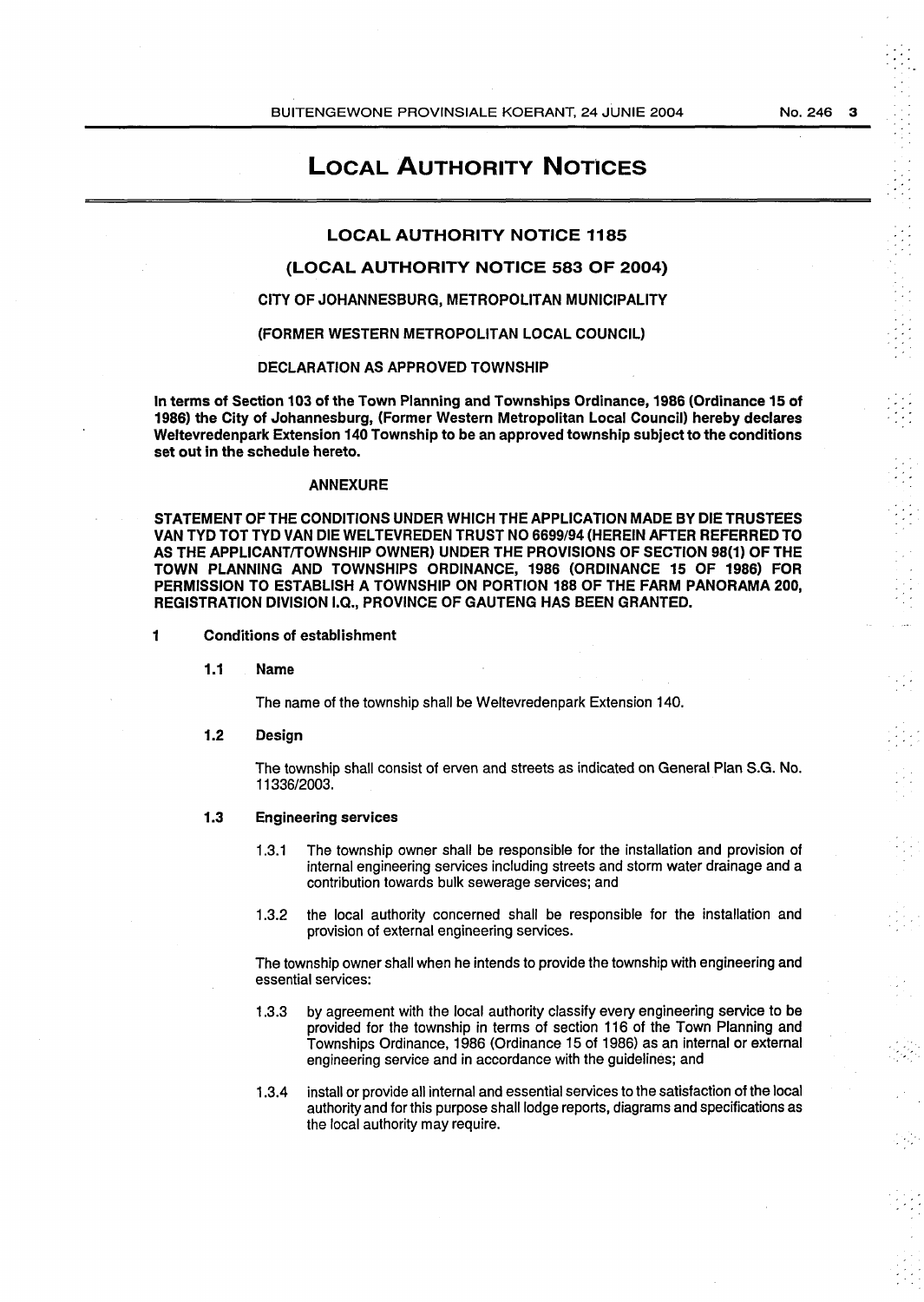## 1.4 **Disposal of existing conditions of title**

All erven shall be made subject to existing conditions and servitudes, if any, including the reservation of rights to minerals, but excluding:

- 1.4.1 the following servitude which does not affect the erven in the township:
	- (a) servitude No K 4637/968, Diagram SG No A758/94. A servitude in favour of the local authority for an electrical power line.

#### 1.5 **Demolition of buildings and structures**

The township owner shall at his own expense cause all existing buildings and structures situated within the building line reserves, side spaces or over common boundaries to be demolished to the satisfaction of the local authority when required by the local authority to do so.

#### 1.6 **Removal of litter**

The township owner shall at his own expense cause all litter within the township area to be removed to the satisfaction of the local authority when required by the local authority to do so.

#### 1. 7 **Removal or replacement of municipal services**

If, by reason of the establishment of the township, it should become necessary to remove or replace any existing municipal services, the cost thereof shall be borne by the township owner.

#### **2. Conditions of title**

**2.1 Conditions imposed by the local authority in terms of the provisions of the Town Planning and Townships Ordinance, 1986 (Ordinance 15 of 1986)** 

All erven shall be subject to the conditions as indicated:

- 2.1.1 The erven are subject to a servitude, 2 metres wide, in favour of the local authority for sewerage and other municipal purposes, along any two boundaries other than a street boundary and in the case of a panhandle erf, an additional servitude for municipal purposes 2 metres wide across the access portion of the erf, if an when required by the local authority: Provided that the local authority may dispense with any such servitude.
- 2.1.2 No building or other structure shall be erected within the aforesaid servitude area and no large-rooted trees shall be planted within the area of such servitude or within 2 (two) metres thereof.
- 2.1.3 The local authority shall be entitled to deposit temporarily on the land adjoining the aforesaid servitude such material as may be excavated by it during the course of the construction, maintenance or removal of such sewerage mains and other work as it, in its discretion may deem necessary and shall further be entitled to reasonable access to the said land for the aforesaid purpose subject to any damage done during the process of the construction, maintenance or removal of such sewerage mains and other works being made good by the local authority.
- 2.1.4 Erf 4888

The erf is subject to a servitude for transformer/ substation purposes in favour of the local authority, as indicated on the general plan.

2.1.5 Erven 4887 and 4888

> The erven are subject to a 3m servitude for electrical purposes in favour of the local authority, as indicated on the general plan.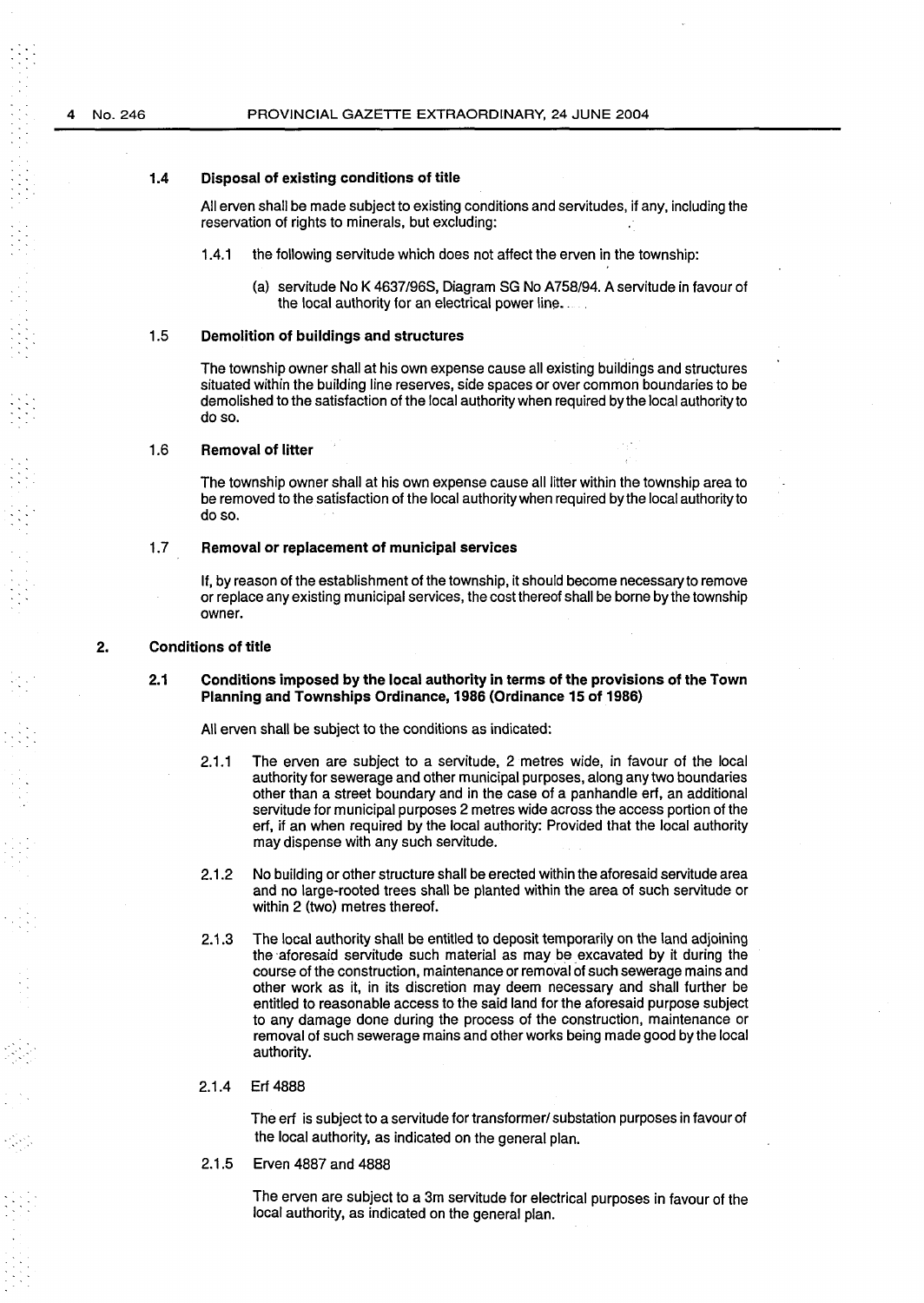# PLAASLIKE BESTUURSKENNISGEWING 1185

## (PLAASLIKE BESTUURSKENNISGEWING 583 VAN 2004)

#### JOHANNESBURG STAD, METROPOLITAANSE MUNISIPALITEIT

#### (GEWESE WESTELIKE METROPOLITAANSE PLAASLIKE RAAD)

# VERKLARING TOT 'N GOEDGEKEURDE DORP

Ingevolge Artikel 103 van die Ordonnansie op Dorpsbeplanning en Dorpe, 1986 (Ordonnansie 15 van 1986), verklaar die Johannesburg Stad, (vroeer Westelike Metropolitaanse Plaaslike Raad) hierby Weltevredenpark Uitbreiding 140 tot 'n goedgekeurde dorp onderworpe aan die voorwaardes uiteengesit in die bygaande bylae.

#### BYLAE

kis.

STAAT VAN VOORWAARDES WAAROP DIE AANSOEK GEDOEN DEUR DIE TRUSTEE VAN TYD TOT TYD VAN DIE WEL TEVREDEN TRUST NO 6699/94 (HIERNA DIE AANSOEKDOENER GENOEM) INGEVOLGE DIE BEPALINGS VAN ARTIKEL 98(1) VAN DIE ORDONNANSIE OP DORPSBEPLANNING EN DORPE, 1986 (ORDONNANSIE 15 VAN 19S6), OM TOESTEMMING OM 'N DORP TE STIG OP GEDEELTE 188 VAN DIE PLAAS PANORAMA NO. 200, REGISTRASIE AFDELING I.Q., PROVINSIE VAN GAUTENG, TOEGESTAAN IS.

## 1. Stigtingsvoorwaardes

#### 1.1 Naam

Die naam van die dorp is Weltevredenpark Uitbreiding 140.

### 1.2 Ontwerp

Die dorp bestaan uit erwe en strate soos aangedui op Algemene Plan L.G. No. 11336/2003.

#### 1.3 lngenieursdienste

- . ' 1.3.1 Die dorpseienaar is verantwoordelik vir die- installering en voorsiening van ingenieursdienste ingesluit strate em stormwater dreinering en om 'n bydrae vir eksterne riooldienste te betaal; en
- 1.3.2 die plaaslike bestuur is verantwoordelik vir die installering en voorsiening van eksterne ingenieursdienste.

Die dorpseienaar sal, wanneer hy van voorneme is om die dorp van ingenieurs- en noodsaaklike dienste te voorsien:

- 1.3.3 elke ingenieursdiens wat vir die dorp voorsien meet word, ingevolge artikel116 van die Ordonnansie op Dorpsbeplanning en Dorpe, 1986 (Ordonnansie 15 van 1986) by ooreenkoms met die plaaslike bestuur klassifiseer as interne en eksterne ingenieursdienste; en
- 1.3.4 aile interne ingenieursdienste en noodsaaklike dienste installeer en voorsien tot bevrediging van die plaaslike bestuur en vir hierdie doel moet die verslae, planne en spesifikasies soos vereis deur die plaaslike owerheid ingedien word. *i*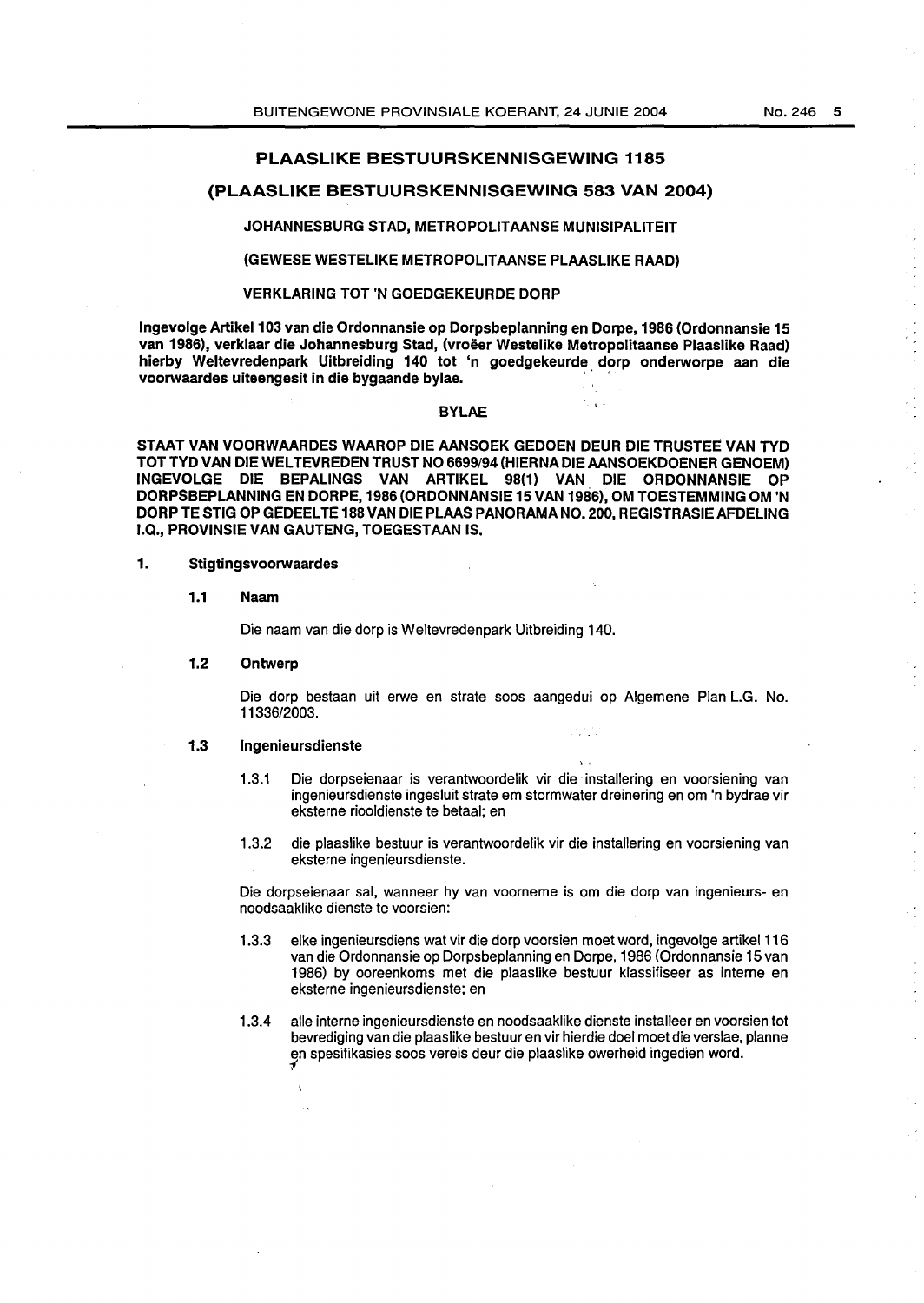#### 1.4 Beskikking oor bestaande titel voorwaardes

Aile erwe meet onderworpe gemaak word aan bestaande voorwaardes en serwitute, as daar is, met inbegrip van die regte op minerale, maar uitgesluit:

- die volgende serwituut wat nie die erwe in die dorp raak nie:
	- (a) serwituut No K 4637/968, Diagram SG No. A758/94. 'n Serwituut ten gunste van die plaslike bestuur vir 'n elektriese kraglyn.

## 1.5 Sloping van geboue en structure

Die dorpseienaar meet op eie koste all bestaande geboue en structure wat binne boulynreserwes, kant ruimtes en oor gemeenskaplike grense geleë is, laat sloop tot bevrediging van die plaaslike bestuur wanneer die plaaslike bestuur dit vereis.

#### 1.6 Verwydering van rommel

Die dorpseienaar meet op eie koste all rom mel binne die dorpsgebeid Jaat verwyder tot bevrediging van die plaaslike bestuur wanneer die plaaslike bestuur dit vereis.

### 1.7 Verskuiwing of vervanging van munisipale dienste

lndien dit as gevolg van die stigting van die dorp nodig word om enige bestaande munisipale dienste te verskuif of te vervang meet die koste daarvan deur die dorpseienaar gedra word.

### 2. TITELVOORWAARDES

2.1 Voorwaardes opgele deur die Plaaslike Bestuur kragtens die bepalings van die Ordonnansie op Dorpsbeplanning en Dorpe, 1986 (Ordonnansie 15 van 1986)

#### Aile erwe is onderworpe aan die voorwaardes soos aangedui:

- 2.1.1 Die erwe is onderworpe aan 'n serwituut 2 meter breed vir riolerings- en ander munisipale doeleindes en ten gunste van die plaaslike bestuur fangs enige twee grense, uitgesonderd 'n straatgrens en in die geval van 'n pypsteelerf, 'n addisionele' serwituut vir munisipale doeleindes 2 meter breed oor die toegangsgedeelte van die erf, indien en wanneer verlang deur die plaaslike bestuur: Met dien verstande dat die plaaslike bestuur van sodanige serwituut mag afsien.
- 2.1.2 Geen geboue of ander strukture mag bin'ne die voorgenoemde serwituutgebied opgerig word nie en geen grootwortelbome mag binne die gebied van sodanige serwituut of binne 'n afstand van 2 (two) meter daarvan geplant word nie.
- 2.1.3 Die plaaslike bestuur is geregtig om enige materiaal wat deur hom uitgegrawe word tydens die aanleg, onderhoud of verwydering van sodanige rioolhoofpypleidings en ander werke wat hy volgens goeddunke noodsaaklik ag, tydelik te plaas op die grond wat aan die voorgenoemde serwituut grens en voorts is die plaaslike bestuur geregtig tot redelike toegang tot genoemde grond vir die voorgenoemde doel, onderworpe daaraan dat die plaaslike bestuur enige skade vergoed wat gedurende die aanleg, onderhoud of verwyderings van sodanige rioolhoofpypleidings en ander werke veroorsaak word.

#### 2.1.4 Erf 4888

*1/* 

Die erf is onderworpe aan 'n serwituut vir transformator/substasie doeleindes ten gunste van die plaaslike bestuur soos op die algemene plan aangedui.

2.1.5 Erwe 4887 en 4888

Die erwe is onderworpe aan 'n 3m serwituut vir elektriese doeleindes ten gunsrte van die plaaslike bestuur, soos op die algemene plan aangedui.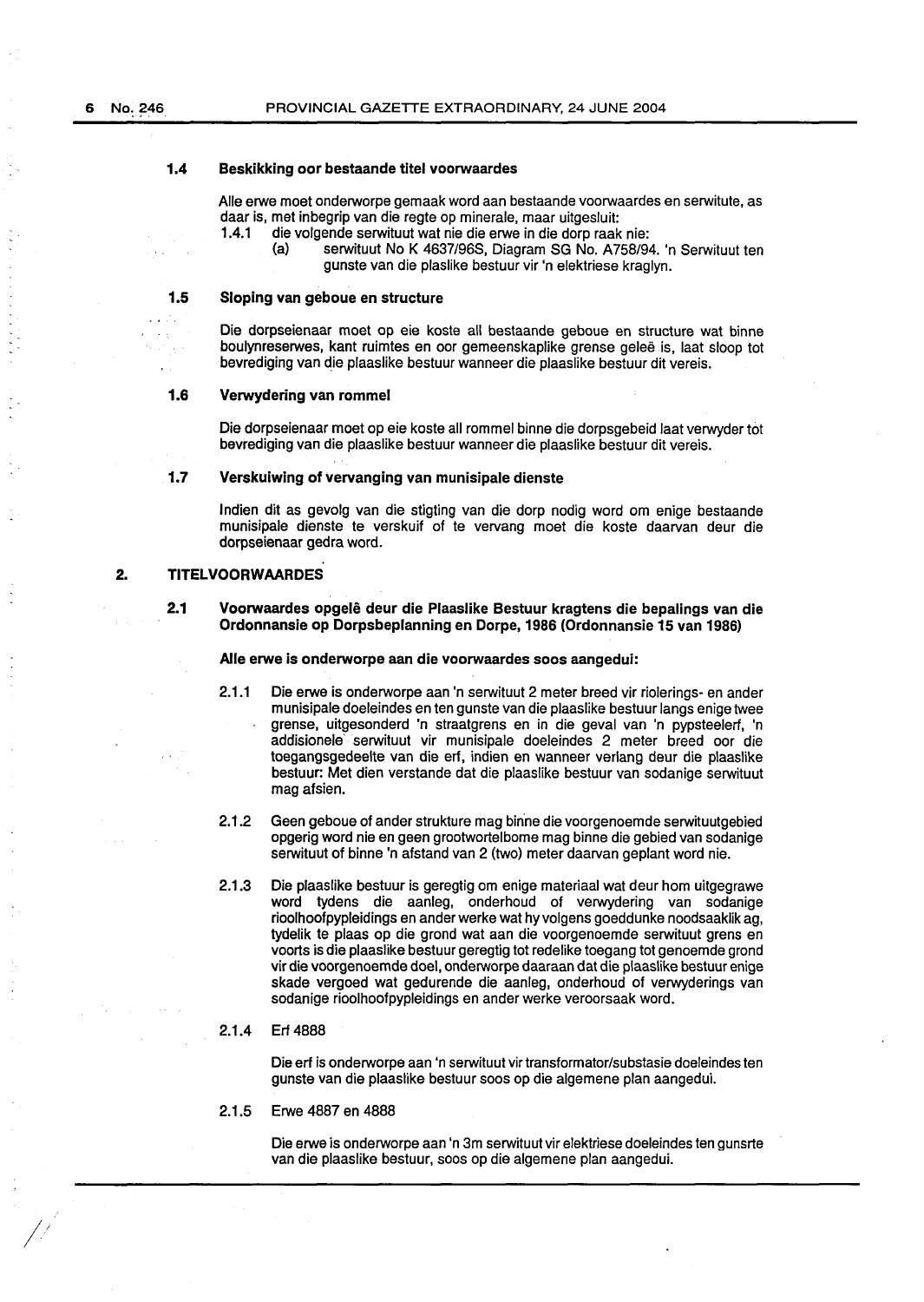# LOCAL AUTHORITY NOTICE 1186

# (LOCAL AUTHORITY NOTICE 583 OF 2004)

## ROODEPOORT TOWN PLANNING SCHEME, 1987: AMENDMENT SCHEME 05-2757

The City of Johannesburg, (former Western Metropolitan Local Council), hereby declares that it has approved an amendment scheme, being an amendment of the Roodepoort Town Planning Scheme, 1987, comprising the same land as included in the township of Weltevredenpark Extension 140, in terms of the provisions of Section 125 of the Town Planning and Townships Ordinance, 1986 (Ordinance 15 of 1986).

Map 3 and scheme clauses of the amendment scheme are filed with the Deputy Director-General, Gauteng Provincial Government: Department Housing and Local Government, Marshalltown and the Assistant Director: Development Planning, Transportation and Environment, Johannesburg, Room 8100,  $8<sup>th</sup>$  Floor, A-Block, Metropolitan Centre, Braamfontein and are open for inspection at all reasonable times.

The date this scheme will come into operation is 24 June 2004.

This amendment is known as the Roodepoort Amendment Scheme 05-2757:

 $\cdot$  .  $\cdot$  ' A NAIR: EXECUTIVE DIRECTOR: DEVELOPMENT PLANNING TRANSPORTATION AND ENVIRONMENT, CITY OF JOHANNESBURG, METROPOLITAN MlNICIPAUTY

# PLAASLIKE BESTUURSKENNISGEWING 1186

# (PLAASLIKE BESTUURSKENNISGEWING 583 VAN 2004)

## ROODEPOORT DORPSBEPLANNINGSKEMA, 1987: WYSIGINGSKEMA 05-2757

Johannesburg Stad, (vroëer Westelike Metropolitaanse Plaalike Raad), verklaar hierby ingevolge die bepalings van Artikel 125 van die Ordonnansie op Dorpsbeplanning en Dorpe, 1986 (Ordonnansie 15 van 1986) dat hy 'n wysigingskema synde 'n wysiging van die Roodepoort Dorpsbeplanningskema, 1987, wat uit die selfde grond as die dorp Weltevredenpark Uitbreiding 140 bestaan, goedgekeur het.

Kaart 3 en skemaklousules van die wysigingskema word in bewaring gehou deur die Adjunk-Direkteur Generaal, Departement Behuising en Plaaslike Regering, Marshalltown, en is by die Assistant Direkteur: Ontwikkelingsbeplanning, Vervoer en Omgewing, Johannesburg, Kamer 8100, 8 ste Verdieping, A-Biok, Metropolitaanse Sentrum, Braamfontein beskikbaar vir inspeksie te aile redelike tye.

Die datum van die inwerkingtreding van die skema is 24 June 2004.

Hierdie wysiging staan bekend as die Roodepoort Wysigingskema 05-2757.

## A NAIR: UITVOERENDE DIREKTEUR: ONTWIKKELINGS BEPLANNING VERVOER EN OMGEWJNG, JOHANNESBURG STAD, METROPOLITAANSE MUNISIPALJTEIT